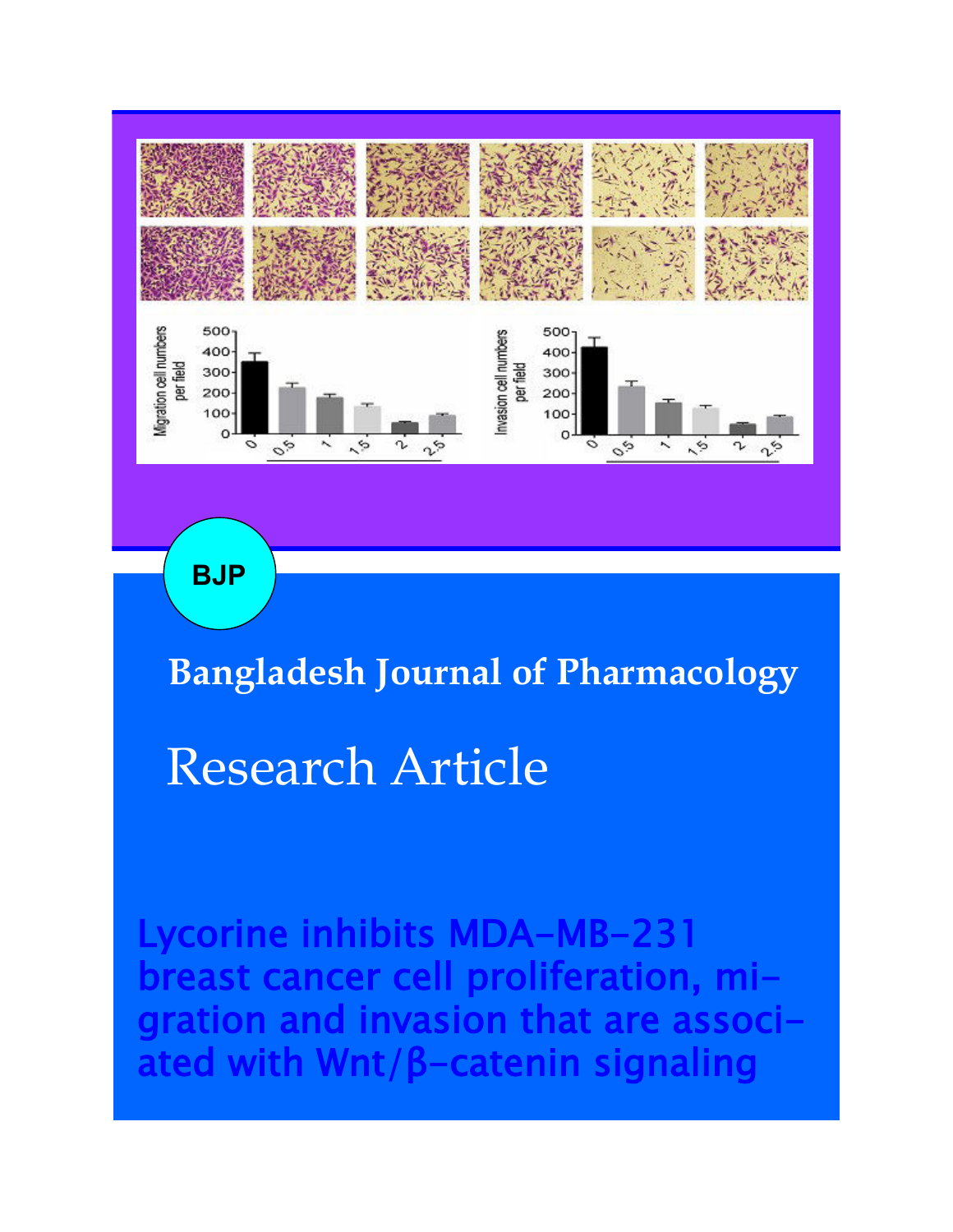A Journal of the Bangladesh Pharmacological Society (BDPS) **Bangladesh J Pharmacol 2018; 13: 192-195** Journal homepage: www.banglajol.info

Abstracted/indexed in Academic Search Complete, Agroforestry Abstracts, Asia Journals Online, Bangladesh Journals Online, Biological Abstracts, BIOSIS Previews, CAB Abstracts, Current Abstracts, Directory of Open Access Journals, EMBASE/Excerpta Medica, Google Scholar, HINARI (WHO), International Pharmaceutical Abstracts, Open J-gate, Science Citation Index Expanded, SCOPUS and Social Sciences Citation Index

**ISSN**: 1991-0088

# Lycorine inhibits MDA-MB-231 breast cancer cell proliferation, migration and invasion that are associated with Wnt/β-catenin signaling

#### **Xia Liang Chen**

*Department of Traditional Chinese Medicine, The First Affiliated Hospital, School of Medicine, Zhejiang University, Hangzhou 310003, China.*

| <b>Article Info</b>                                                                                                                                                                     |                                               | <b>Abstract</b>                                                                                                                                                                                                                                                                                                                                                                                                                                                                               |
|-----------------------------------------------------------------------------------------------------------------------------------------------------------------------------------------|-----------------------------------------------|-----------------------------------------------------------------------------------------------------------------------------------------------------------------------------------------------------------------------------------------------------------------------------------------------------------------------------------------------------------------------------------------------------------------------------------------------------------------------------------------------|
| Received:<br>Accepted:<br><b>Available Online:</b>                                                                                                                                      | 11 April 2018<br>18 June 2018<br>21 June 2018 | This study was aimed to determine the effects of lycorine, a toxic crystalline<br>alkaloid, on MDA-MB-231 breast cancer cells proliferation, migration and<br>invasion, and to investigate the mechanism involved. The cells were cultured                                                                                                                                                                                                                                                    |
| DOI: 10.3329/bjp.v13i2.36350                                                                                                                                                            |                                               | with different concentrations of lycorine in vitro. MTT assays were performed<br>to determine the proliferation of cells. Transwell assays were performed to                                                                                                                                                                                                                                                                                                                                  |
| Cite this article:<br>Chen XL, Yu GY. Lycorine inhibits<br>MDA-MB-231 breast cancer cells pro-<br>liferation, migration and invasion is<br>associated with $Wnt/\beta$ -catenin signal- |                                               | measure the migration and invasion of cells. The activation of $Wnt/\beta$ -catenin<br>signaling pathway and expression were assayed by Western blot. This study<br>showed that proliferation, migration and invasion of MDA-MB-231 breast<br>cancer cells could be inhibited by lycorine. Furthermore, we found that Wnt/<br>$\beta$ -catenin signaling was markedly blocked in MDA-MB-321 cells treated with<br>lycorine. In conclusion, lycorine inhibits the proliferation, migration and |
| ing. Bangladesh J Pharmacol. 2018; 13:<br>192-95.                                                                                                                                       |                                               | invasion of MDA-MB-231 breast cancer cells that is associated with the<br>suppression of $Wnt/\beta$ -catenin signaling.                                                                                                                                                                                                                                                                                                                                                                      |

# **Introduction**

Breast cancer is the second leading cause of cancer death among women after lung cancer in the United States (DeSantis et al., 2014). In the treatment for breast cancer, some adverse effects could cause serious complications and affect the health and quality of life among survivors (Odle, 2014). Therefore, it is necessary to develop novel anti-cancer candidates for breast cancer.

In the past several decades, natural compounds such as resveratrol (Sinha et al., 2016), epigallocatechin-3 gallate, oldenlandia diffusa and *Ziziphus jujube* have been demonstrated that possessed potential anti-breast cancer activity (Bonofiglio et al., 2016).

Lycorine, known as a multifunctional compound, is extensively studied for its pharmacological activities, such as anti-tumor activity (Lamoral-Theys et al., 2010). Previous studies have shown that lycorine presented a potential anti-cancer activity in breast cancer via the inhibition of tumor growth and metastasis (Wang et al., 2017; Ying et al., 2017). Src/FAK (focal adhesion kinase) -involved pathway and STAT3 (signal transducer and activator of transcription 3) signaling pathway were involved in growth, invasion and metastasis of breast cancer.

However, Wnt/ $\beta$ -catenin signaling, a multifunctional pathway that has not been studied to be involved in proliferation, invasion and migration of breast cancer. This study is meant to confirm the inhibitory effects of lycorine on the proliferation, migration and invasion of MDA-MB-231 breast cancer cells and investigate the activation of Wnt/ $\beta$ -catenin signaling pathway involved.

## **Materials and Methods**

#### *Cell lines and reagents*

Human MDA-MB-231 breast cancer cells were obtained



This work is licensed under a Creative Commons Attribution 4.0 License. You are free to copy, distribute and perform the work. You must attribute the work in the manner specified by the author or licensor.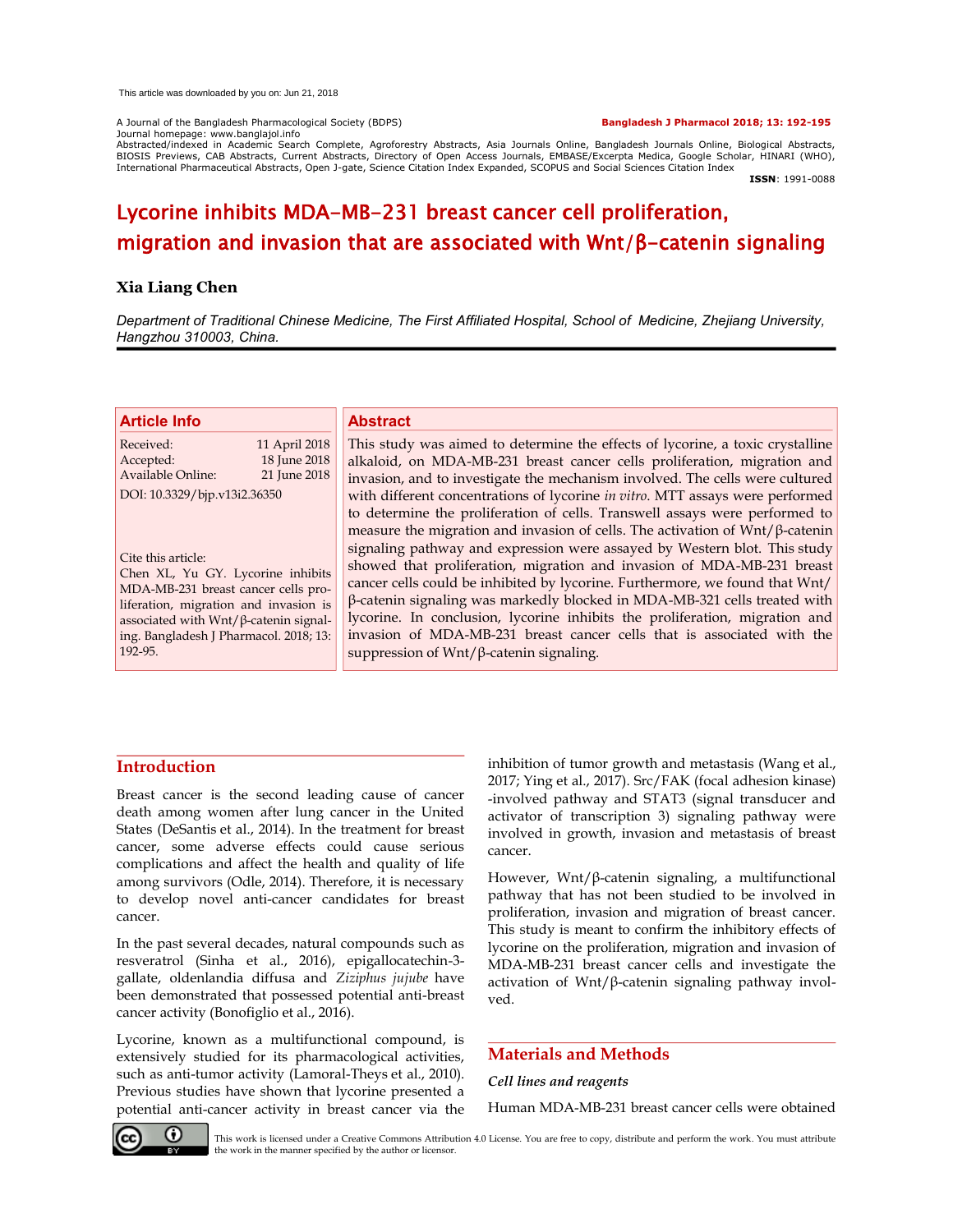from American Type Culture Collection (ATCC). MDA-MB-231 cells were cultured in Dulbecco's modified Eagle's (DMEM) medium (ThermoFisher, USA) supplemented with 10% fetal bovine serum (FBS) (Thermo Fisher, USA) and incubated in  $5%$  humidified CO<sub>2</sub> at 37°C. Primary antibodies for Western blot including  $\beta$ catenin, cyclin D1 and c-Myc were purchased from Santa Cruz Biotechnology (USA).  $\beta$ -actin antibody, mouse and rabbit IgG-horseradish peroxidase (HRP) conjugated secondary antibodies were obtained from the Santa Cruz Biotechnology (USA).

#### *MTT proliferation assay*

Cell proliferation was determined using 3-(4.5-methylthiozol-2yl)-2.5-diphenyltetrazolium bromide (MTT) assay (Beyotime, China) according to manufacturer's instruction. MDA-MB-231 cells  $(1 \times 10^4 \text{ cells/well})$  were seeded into 96-well plate and cultured in 150 μL of DMEM medium supplemented with 10% FBS for 24 hours. At the indicated time, various concentrations of lycorine were added into the culture medium. Following incubation at 37°C for 24 hours, the culture medium was replaced with 100 μL of DMEM medium and 10 μL MTT reagent, and MDA-MB-231 cells were cultured with another 4 hours at 37°C. After plates were agitated to dissolve the dark blue crystals, the optical density was measured using an enzyme-linked immunosorbent assay plate reader (Roche Diagnostics GmbH, Germany) at 490 nm.

#### *Transwell migration and invasion assay*

Cell migration and invasion were determined using a transwell chamber (Corning incorporated, USA). MDA-MB-231 cells  $(1 \times 10^5 \text{ cells/well})$  were added into the upper chambers with 200 μL DMEM medium. DMEM media (600 μL) containing 10 FBS was added to lower chambers. Different concentrations of lycorine were seeded in both chambers. For the invasion assay, MDA-MB-231 cells  $(1 \times 10^6 \text{ cells/well})$  were placed in the upper chamber coated with 30 μL matrigel (BD, USA). After culturing for 24 hours in 5%  $CO<sub>2</sub>$  at 37°C, 4% paraformaldehyde was used to fix the cells in the upper chambers for H and E staining. Migrated MDA-MB-231 cells were counted in five randomly picked fields under microscope.

#### *Western blot analysis*

MDA-MB-231 cells were added into 6-well plate. Various concentrations of lycorine were then added into each well and incubated for 24 hours. Whole cell lysates were prepared in RIPA buffer containing protease inhibitor cocktail (ThermoFisher, USA). Total protein was quantified with Coomassie brilliant blue method. Equal amounts of protein were run on 8-12% SDS-PAGE gels and transferred onto nitrocellulose membranes. The membranes were blocked in 5% skim milk and stored overnight at 4°C with specific primary

antibodies. The immunoblots were washed with TBST (TBS/0.1% Tween 20) and incubated with relevant IgGhorseradish peroxidase (HRP)-conjugated secondary antibodies for 1 hour at room temperature. After blots were washed again with TBST, the chemiluminescent signals were captured using Odyssey Fluorescence Scanner (LI-COR Bioscience Inc., USA).

#### *Statistical analysis*

Quantitative results were expressed as mean ± standard deviation (SD). The statistical analysis were conducted using SPSS 19.0 statistical software (USA). The one-way analysis of variance (ANOVA) for independent analysis was applied to evaluated statistical comparison of more than two groups. The significant differences of means were determined at the level of  $p$ <0.05.

#### **Results**

#### *Proliferation of MDA-MB-231 cells*

Results of MTT assays showed that lycorine suppressed MB-231 breast cancer cells proliferation in a dosedependent manner (Figure 1).



Figure 1: Lycorine suppresses proliferation of MDA-MB-231

## *Migration and invasion of MDA-MB-231 cells*

Lycorine decreased the MB-231 breast cancer cells migration and invasion in a dose-dependent manner (Figure 2). The chemotactic motility and metastasis of breast cancer cells were suppressed by lycorine.

#### *Wnt/β-catenin signaling pathway in cells*

To further illuminate potential mechanism by which lycorine suppress the proliferation, migration and invasion in MDA-MB-231 cells, we investigated the effects of lycorine on the down-stream target proteins of Wnt/ ǃ-catenin signaling pathway. The protein expression levels of  $\beta$ -catenin, cyclin D1 and c-Myc were significantly decreased in MDA-MB-231 cells treated with different concentrations of lycorine in a dose-dependent manner (Figure 3). The data suggested that the inhibitory effects of lycorine on the proliferation, migration and invasion of MDA-MB-231 breast cancer cells is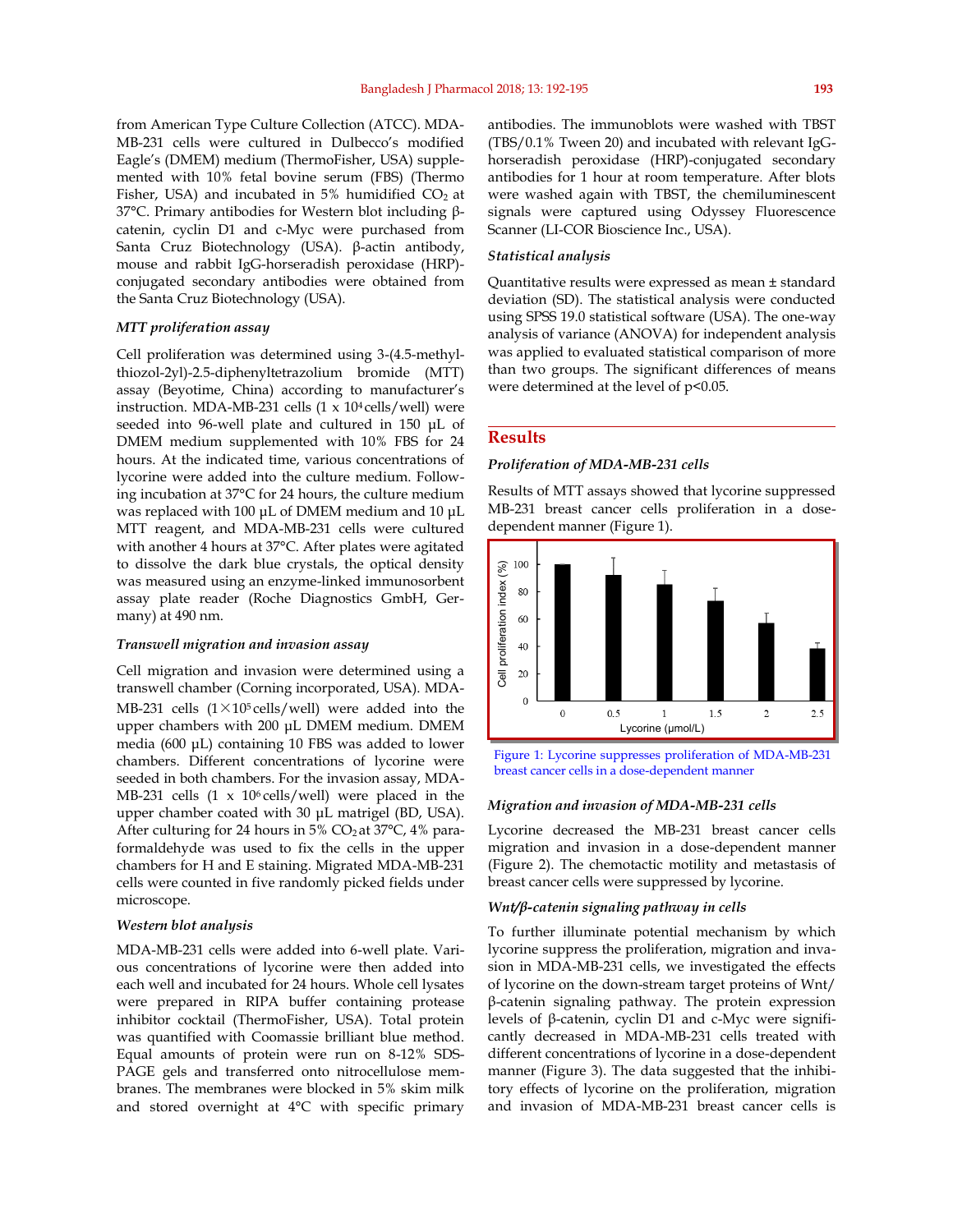

Figure 2: Lycorine suppresses migration and invasion of MDA-MB-231 breast cancer cells in a dose-dependent manner





associated with suppression of  $Wnt/\beta$ -catenin signaling.

#### **Discussion**

Lycorine is a multifunctional compound isolated from the Amaryllidaceae genera. The dichloromethane extracts, three alkaloids (lycorine, vittatine and montanine) exhibited potential antiproliferation activity in MCF7 breast cancer cells (Silva et al., 2008). Furthermore, it could induce the apoptosis of MCF7 (Ji et al., 2017).

Wnt/ $β$ -catenin signaling pathway were involved in a wide range of disease in humans (Clevers and Nusse, 2012). Especially, Wnt/ $\beta$ -catenin signaling pathway is aberrantly activated in many carcinoma types. Moreover, Rosenbluh et al. (2014) reviewed new insights into the biology of Wnt/ $\beta$ -catenin signaling pathway and

provided new components of  $Wnt/\beta$ -catenin signaling pathway (Rosenbluh et al*.,* 2014). The Wnt receptor frizzled-7 (FZD7) and co-receptor the low-density lipoprotein receptor-related protein-6 (LRP6) expression increased significantly in triple-negative breast cancer. Moreover, the transcriptional knockdown of FZD<sub>7</sub> or LRP6 in triple-negative breast cancer cells represses tumor growth (Jamdade et al*.*, 2015). Accumulating evidence demonstrated that activated Wnt/ $\beta$ catenin signaling participates in the pathological process of breast cancer (King et al., 2012; Lu and Li, 2014; Ma et al., 2014).

Resveratrol is a non-flavonoid polyphenol present in grape, berry, peanut, pomegranate and soy bean. Resveratrol significantly inhibits the proliferation of breast cancer stem-like cells isolated from MCF-7 and SUM159, and decreased the percentage of breast cancer stem-like cells population, consequently reduced the size and number of mammospheres in non-adherent spherical clusters. Like lycorine, resveratrol suppresses the Wnt/ $\beta$ -catenin signaling pathway (Fu et al., 2014).

Epicatechin-3-gallate is flavonoid present in green tea. Anti-breast cancer effect of green tea may be due to inhibition of vascular endothelial growth factor (VEGF) expression and tumor angiogenesis via inhibiting hypoxia-inducible factor 1ǂ and nuclear factor κB activation (Li et al., 2014).

The extract of *Oldenlandia diffusa* showed antiproliferative and apoptotic effects on human breast cancer cells through ERa/Sp1-mediated p53 activation (Gu et al., 2012).